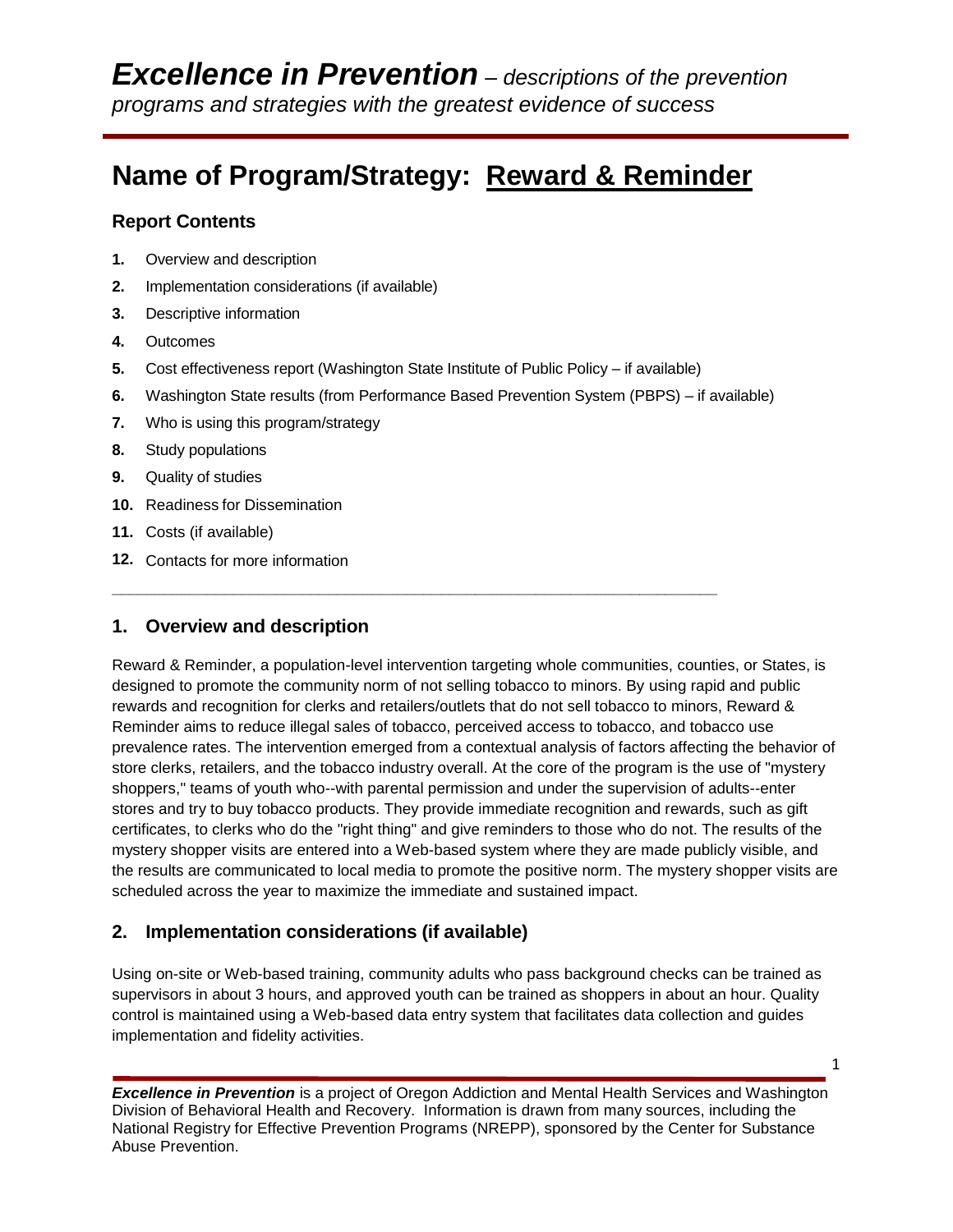# **3. Descriptive information**

| <b>Areas of Interest</b>         | Substance abuse prevention                                                                                                                                                                                                                                                                                              |
|----------------------------------|-------------------------------------------------------------------------------------------------------------------------------------------------------------------------------------------------------------------------------------------------------------------------------------------------------------------------|
|                                  |                                                                                                                                                                                                                                                                                                                         |
| Outcomes                         | 1: Illegal sales of tobacco to minors                                                                                                                                                                                                                                                                                   |
|                                  | 2: Illegal purchase of tobacco by minors                                                                                                                                                                                                                                                                                |
|                                  | 3: Tobacco use by minors                                                                                                                                                                                                                                                                                                |
|                                  | 4: Social sources of tobacco for minors                                                                                                                                                                                                                                                                                 |
| <b>Outcome Categories</b>        | Environmental change                                                                                                                                                                                                                                                                                                    |
|                                  | Social functioning                                                                                                                                                                                                                                                                                                      |
|                                  | Tobacco                                                                                                                                                                                                                                                                                                                 |
| <b>Ages</b>                      | 13-17 (Adolescent)                                                                                                                                                                                                                                                                                                      |
|                                  | 18-25 (Young adult)                                                                                                                                                                                                                                                                                                     |
|                                  | 26-55 (Adult)                                                                                                                                                                                                                                                                                                           |
|                                  | 55+ (Older adult)                                                                                                                                                                                                                                                                                                       |
| Gender                           | Data were not reported/available.                                                                                                                                                                                                                                                                                       |
| <b>Races/Ethnicities</b>         | American Indian or Alaska Native                                                                                                                                                                                                                                                                                        |
|                                  | Asian                                                                                                                                                                                                                                                                                                                   |
|                                  | <b>Black or African American</b>                                                                                                                                                                                                                                                                                        |
|                                  | Hispanic or Latino                                                                                                                                                                                                                                                                                                      |
|                                  | Race/ethnicity unspecified                                                                                                                                                                                                                                                                                              |
| <b>Settings</b>                  | Other community settings                                                                                                                                                                                                                                                                                                |
| <b>Geographic Locations</b>      | Urban                                                                                                                                                                                                                                                                                                                   |
|                                  | Suburban                                                                                                                                                                                                                                                                                                                |
|                                  | Rural and/or frontier                                                                                                                                                                                                                                                                                                   |
| <b>Implementation History</b>    | Since Reward & Reminder was first implemented in 1989, it has been<br>used across three States (Kansas, Wisconsin, and Wyoming) and in<br>multiple communities in Oregon, reaching an estimated 9 million<br>community members. Four studies of the program have been conducted<br>and described in published articles. |
| <b>NIH Funding/CER Studies</b>   | Partially/fully funded by National Institutes of Health: Yes                                                                                                                                                                                                                                                            |
|                                  | Evaluated in comparative effectiveness research studies: No                                                                                                                                                                                                                                                             |
| <b>Adaptations</b>               | No population- or culture-specific adaptations were identified by the<br>applicant.                                                                                                                                                                                                                                     |
| <b>Adverse Effects</b>           | No adverse effects, concerns, or unintended consequences were<br>identified by the applicant.                                                                                                                                                                                                                           |
| <b>IOM Prevention Categories</b> | Universal                                                                                                                                                                                                                                                                                                               |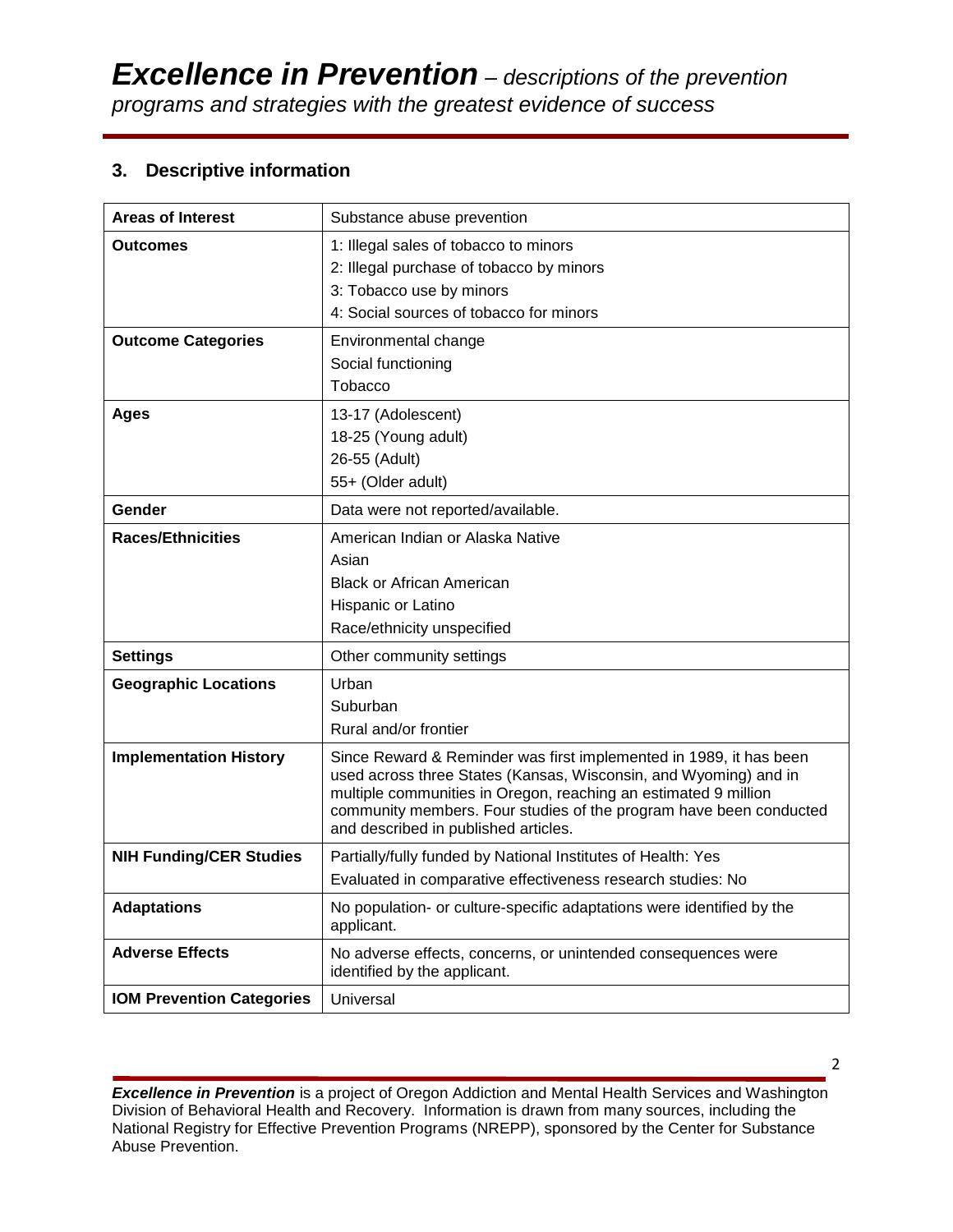## **4. Outcomes**

## **Outcome 1: Illegal sales of tobacco to minors**

| <b>Description of Measures</b>    | Illegal sales of tobacco to minors were assessed by:                                                                                                                                                                                                                                                                                                                                                                                                                                                                                                                                                                                          |
|-----------------------------------|-----------------------------------------------------------------------------------------------------------------------------------------------------------------------------------------------------------------------------------------------------------------------------------------------------------------------------------------------------------------------------------------------------------------------------------------------------------------------------------------------------------------------------------------------------------------------------------------------------------------------------------------------|
|                                   | The percentage of tobacco outlets in the community that was<br>willing to sell tobacco to young "mystery shoppers," pairs of<br>youth who (with permission from their parents and under<br>supervision by adults) entered stores and attempted to buy<br>tobacco products.                                                                                                                                                                                                                                                                                                                                                                    |
|                                   | Synar surveys, administered annually by States under the<br>supervision of SAMHSA's Center for Substance Abuse<br>Prevention. These surveys document direct attempts to buy<br>tobacco by underage youth. The percentage of outlets willing to<br>sell tobacco to young people over time was measured.                                                                                                                                                                                                                                                                                                                                        |
| <b>Key Findings</b>               | In one study, the proportion of outlets that were willing to sell<br>tobacco to minors was assessed in two communities once every 3<br>weeks prior to the intervention. After three baseline assessments,<br>Reward & Reminder was introduced into both communities.<br>Following the intervention phase, seven more assessments were<br>conducted, one every 3 weeks. Across the two communities, the<br>average percentage of outlets willing to sell tobacco to minors<br>across baseline assessments was 57%. This rate declined to 22%<br>across post-intervention assessments, representing a 62%<br>reduction in sales ( $p = .018$ ). |
|                                   | In another study, the proportion of outlets that were willing to sell<br>tobacco to minors was assessed across several communities in<br>each of two States. The two States reported that outlets were willing<br>to sell tobacco to minors an average of 43% and 35% of the time<br>across baseline assessments. After implementation of Reward &<br>Reminder, these rates declined to an average of 8.1% and 10.8%,<br>respectively, across post-intervention assessments (p values < .01).                                                                                                                                                 |
| <b>Studies Measuring Outcome</b>  | Study 1, Study 2                                                                                                                                                                                                                                                                                                                                                                                                                                                                                                                                                                                                                              |
| <b>Study Designs</b>              | Quasi-experimental                                                                                                                                                                                                                                                                                                                                                                                                                                                                                                                                                                                                                            |
| <b>Quality of Research Rating</b> | 3.3 (0.0-4.0 scale)                                                                                                                                                                                                                                                                                                                                                                                                                                                                                                                                                                                                                           |

## **Outcome 2: Illegal purchase of tobacco by minors**

| <b>Description of Measures</b> | Illegal purchase of tobacco by minors was measured using the<br>Youth Risk Behavior Survey (YRBS). Youth reported on their direct<br>retail or vending machine purchases of tobacco during the past 30<br>days. |
|--------------------------------|-----------------------------------------------------------------------------------------------------------------------------------------------------------------------------------------------------------------|
|--------------------------------|-----------------------------------------------------------------------------------------------------------------------------------------------------------------------------------------------------------------|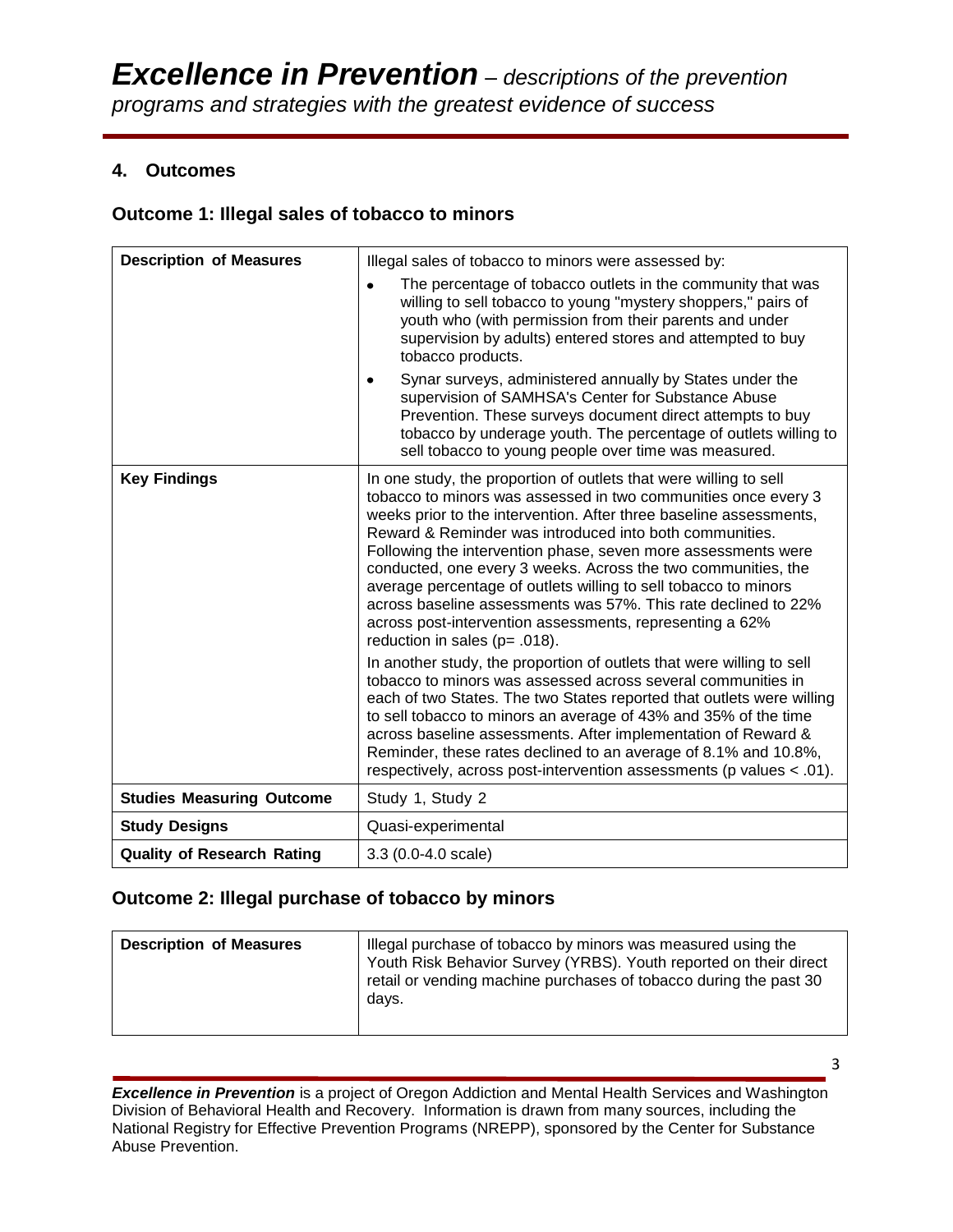*Excellence in Prevention – descriptions of the prevention* 

*programs and strategies with the greatest evidence of success*

| <b>Key Findings</b>               | The proportion of minors illegally purchasing tobacco was assessed<br>across several communities in each of two States. Across baseline<br>assessments, an average of 13.3% and 11.4% of youth from the two<br>States reported buying tobacco from retailers or vending machines.<br>After implementation of Reward & Reminder, these rates decreased<br>to an average of 6.3% and 6.2%, respectively, across post-<br>intervention assessments (p values $< .01$ ). |
|-----------------------------------|----------------------------------------------------------------------------------------------------------------------------------------------------------------------------------------------------------------------------------------------------------------------------------------------------------------------------------------------------------------------------------------------------------------------------------------------------------------------|
| <b>Studies Measuring Outcome</b>  | Study 2                                                                                                                                                                                                                                                                                                                                                                                                                                                              |
| <b>Study Designs</b>              | Quasi-experimental                                                                                                                                                                                                                                                                                                                                                                                                                                                   |
| <b>Quality of Research Rating</b> | $3.3(0.0-4.0 \text{ scale})$                                                                                                                                                                                                                                                                                                                                                                                                                                         |

# **Outcome 3: Tobacco use by minors**

| <b>Description of Measures</b>    | Tobacco use by minors was measured using the YRBS. Youth<br>reported on the frequency of their tobacco use during the past 30<br>days.                                                                                                                                                                                                                                                                                                                                                                                                                                                                                                                 |
|-----------------------------------|--------------------------------------------------------------------------------------------------------------------------------------------------------------------------------------------------------------------------------------------------------------------------------------------------------------------------------------------------------------------------------------------------------------------------------------------------------------------------------------------------------------------------------------------------------------------------------------------------------------------------------------------------------|
| <b>Key Findings</b>               | The proportion of minors using tobacco was assessed across<br>several communities in each of two States. Across baseline<br>assessments, an average of 37.1% and 33.3% of youth from the two<br>States reported smoking in the past 30 days. After implementation<br>of Reward & Reminder, these rates decreased to an average of<br>24.7% and 23.0%, respectively, across post-intervention<br>assessments (p values $< .01$ ). Similar results were found for the<br>percentage reporting daily smoking in the past month, which<br>decreased from an average of 14.5% and 13.3% to an average of<br>9.2% and 7.6%, respectively (p values $<$ .01). |
| <b>Studies Measuring Outcome</b>  | Study 2                                                                                                                                                                                                                                                                                                                                                                                                                                                                                                                                                                                                                                                |
| <b>Study Designs</b>              | Quasi-experimental                                                                                                                                                                                                                                                                                                                                                                                                                                                                                                                                                                                                                                     |
| <b>Quality of Research Rating</b> | $3.2(0.0-4.0 \text{ scale})$                                                                                                                                                                                                                                                                                                                                                                                                                                                                                                                                                                                                                           |

## **Outcome 4: Social sources of tobacco for minors**

| <b>Description of Measures</b> | Social sources of tobacco for minors were assessed using the<br>YRBS. Youth reported on their access to cigarettes from social<br>sources (i.e., "gave someone else money to purchase," "borrowed<br>them from someone else," "person 18+ gave them to me") or from<br>stealing from a store or family member. |
|--------------------------------|----------------------------------------------------------------------------------------------------------------------------------------------------------------------------------------------------------------------------------------------------------------------------------------------------------------|
| <b>Key Findings</b>            | The proportion of minors obtaining tobacco from social sources was<br>assessed across several communities in each of two States. Across<br>baseline assessments, an average of 21.8% and 20.3% of youth                                                                                                        |

*Excellence in Prevention* is a project of Oregon Addiction and Mental Health Services and Washington Division of Behavioral Health and Recovery. Information is drawn from many sources, including the National Registry for Effective Prevention Programs (NREPP), sponsored by the Center for Substance Abuse Prevention.

4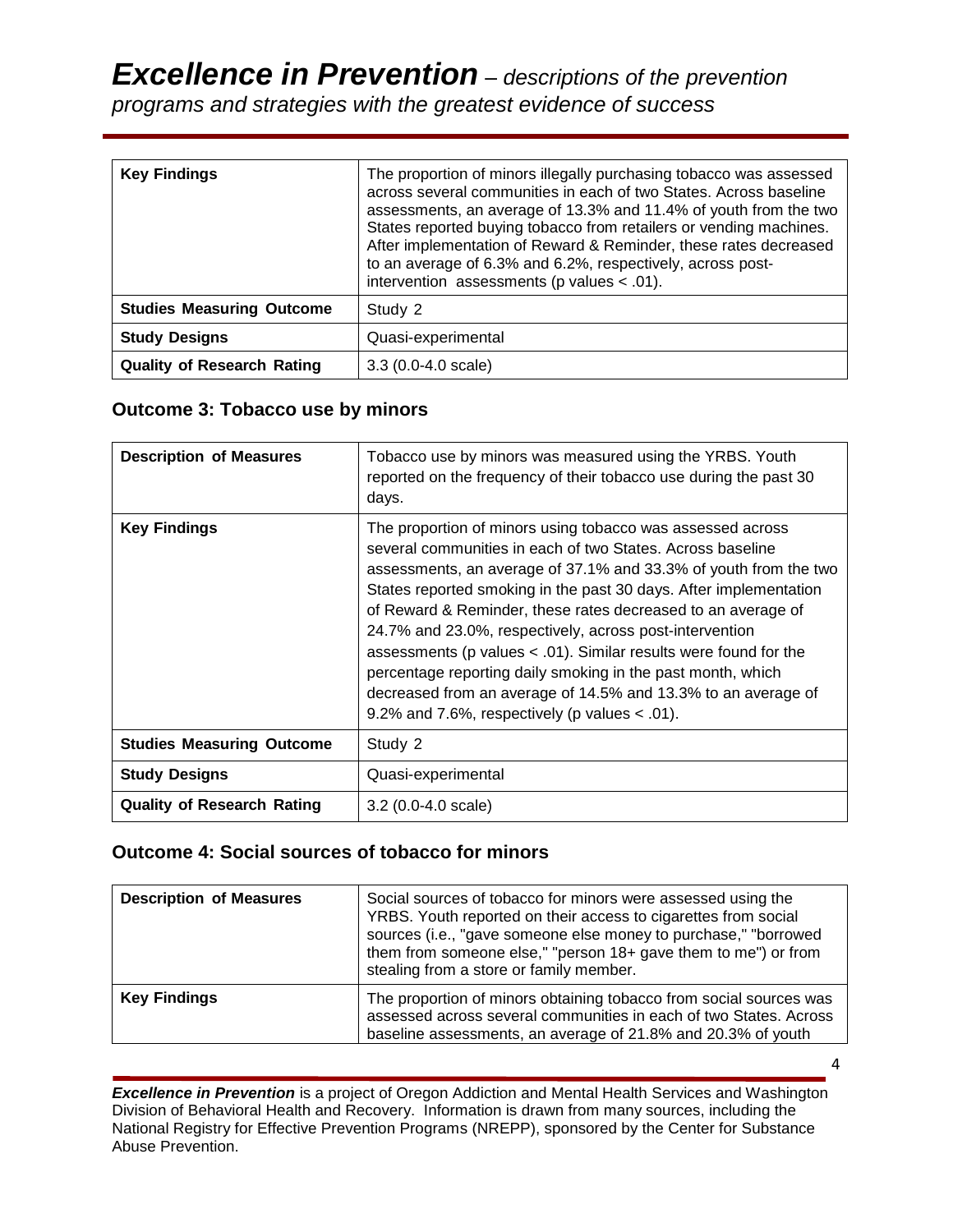|                                   | from the two States reported obtaining tobacco from social sources.                                                                                                                                                                                                                                                                                                                                                |
|-----------------------------------|--------------------------------------------------------------------------------------------------------------------------------------------------------------------------------------------------------------------------------------------------------------------------------------------------------------------------------------------------------------------------------------------------------------------|
|                                   | After implementation of Reward & Reminder, these rates decreased<br>to an average of 14.9% and 14.1%, respectively, across post-<br>intervention assessments ( $p$ values < .01). Similar results were<br>found for the percentage reporting stealing tobacco from a store or<br>family member, which decreased from an average of 3.6% and<br>2.5% to an average of 1.1% and 0.9%, respectively (p values < .01). |
| <b>Studies Measuring Outcome</b>  | Study 2                                                                                                                                                                                                                                                                                                                                                                                                            |
| <b>Study Designs</b>              | Quasi-experimental                                                                                                                                                                                                                                                                                                                                                                                                 |
| <b>Quality of Research Rating</b> | $3.2(0.0-4.0 scale)$                                                                                                                                                                                                                                                                                                                                                                                               |

- **5. Cost effectiveness report (Washington State Institute of Public Policy – if available)**
- **6. Washington State results (from Performance Based Prevention System (PBPS) – if available)**
- **7. Who is using this program/strategy**

| <b>Washington Counties</b> | <b>Oregon Counties</b> |
|----------------------------|------------------------|
|                            |                        |

# **8. Study populations**

The studies reviewed for this intervention included the following populations, as reported by the study authors.

| <b>Study</b> | Age                                                                             | Gender                         | <b>Race/Ethnicity</b>                                                                                                                                |
|--------------|---------------------------------------------------------------------------------|--------------------------------|------------------------------------------------------------------------------------------------------------------------------------------------------|
| Study 1      | 18-25 (Young adult)<br>26-55 (Adult)<br>55+ (Older adult)                       | Data not<br>reported/available | 65% Race/ethnicity<br>unspecified<br>19% American Indian<br>or Alaska Native<br>9% Hispanic or Latino<br>5% Asian<br>2% Black or African<br>American |
| Study 2      | 13-17 (Adolescent)<br>18-25 (Young adult)<br>26-55 (Adult)<br>55+ (Older adult) | Data not<br>reported/available | Data not<br>reported/available                                                                                                                       |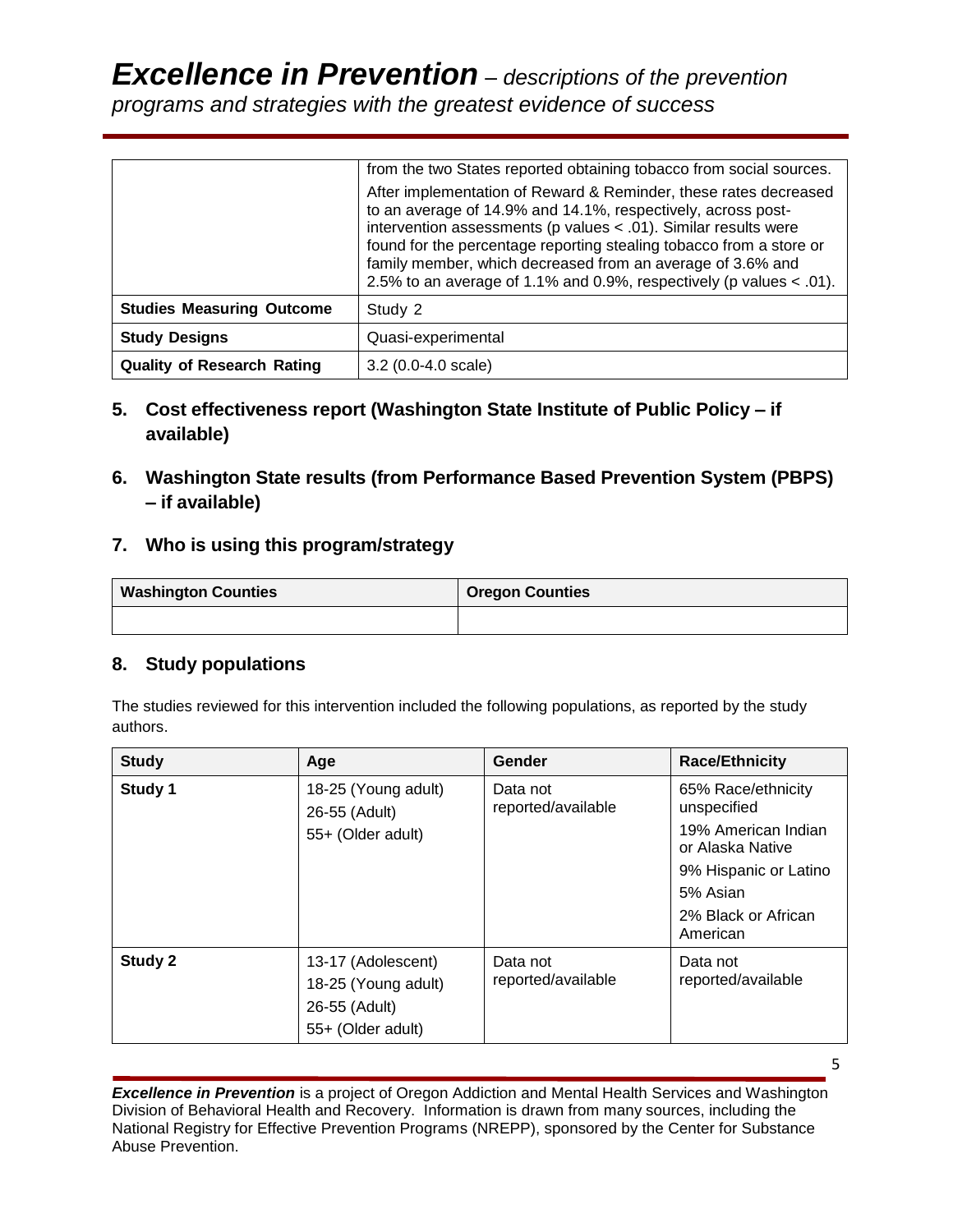# **9. Quality of studies**

The documents below were reviewed for Quality of Research. Other materials may be available. For more information, contact the developer(s).

## **Study 1**

Biglan, A., Ary, D., Koehn, V., Levings, D., Smith, S., Wright, Z., et al. (1996). Mobilizing positive reinforcement in communities to reduce youth access to tobacco. American Journal of Community Psychology, 24(5), 625-638.

Biglan, A., Henderson, J., Humphrey, D., Yasui, M., Whisman, R., Black, C., et al. (1995). Mobilizing positive reinforcement to reduce youth access to tobacco. Tobacco Control, 4, 42-48.

#### **Study 2**

Embry, D. D., Biglan, T., Hankins, M., Dahl, M. J., & Galloway, D. (2008). Evaluation Reward and Reminder visits to reduce tobacco sales to, and tobacco use by, young people: A multiple-baseline across two States. Manuscript in preparation.

#### **Supplementary Materials**

Lewis, R. K., Paine-Andrews, A., Fawcett, S. B., Francisco, V. T., Richter, K. P., Copple, B., et al. (1996). Evaluating the effects of a community coalition's efforts to reduce illegal sales of alcohol and tobacco products to minors. Journal of Community Health, 21(6), 429[-436.](http://www.ncbi.nlm.nih.gov/pubmed/8912119?ordinalpos=119&itool=EntrezSystem2.PEntrez.Pubmed.Pubmed_ResultsPanel.Pubmed_DefaultReportPanel.Pubmed_RVDocSum)

#### **Quality of Research Ratings by Criteria (0.0-4.0 scale)**

External reviewers independently evaluate the Quality of Research for an intervention's reported results using six criteria:

- 1. Reliability of measures
- 2. Validity of measures
- 3. Intervention fidelity
- 4. Missing data and attrition
- 5. Potential confounding variables
- 6. Appropriateness of analysis

For more information about these criteria and the meaning of the ratings, see Quality of Research.

| <b>Outcome</b>                              | Reliability<br>οf<br>Measures | Validity of<br>Measures | Fidelity | Missing<br>Data/Attrition | Confounding<br>Variables | Data<br>Analysis | Overall<br>Rating |
|---------------------------------------------|-------------------------------|-------------------------|----------|---------------------------|--------------------------|------------------|-------------------|
| 1: Illegal sales of<br>tobacco to minors    | 3.1                           | 3.6                     | 3.2      | 3.8                       | 2.5                      | 3.4              | 3.3               |
| 2: Illegal purchase of<br>tobacco by minors | 3.3                           | 3.3                     | 3.3      | 3.8                       | 2.5                      | 3.5              | 3.3               |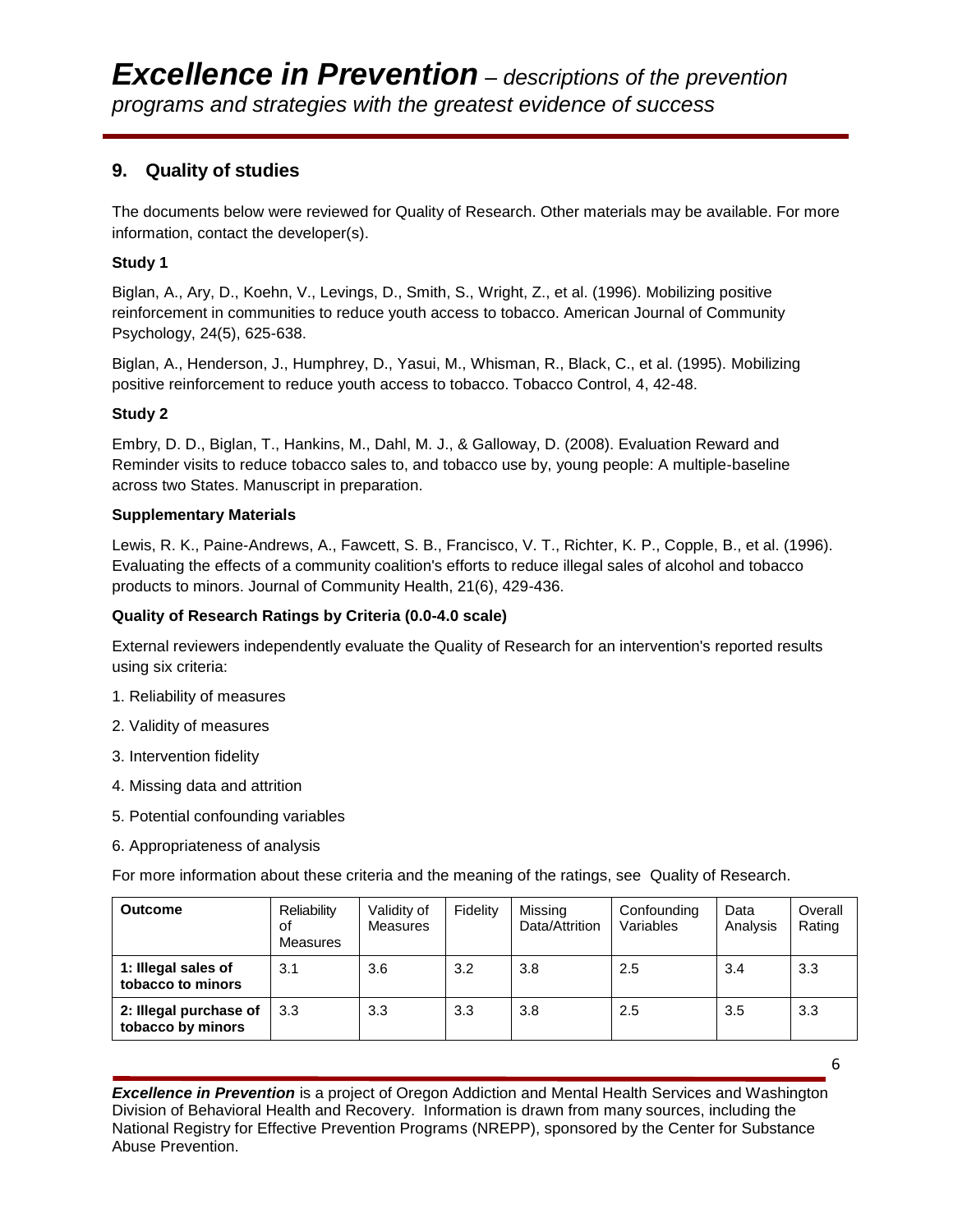| $\vert$ 3: Tobacco use by<br>minors        | 3.3 | 3.3 | 3.3 | 3.8 | 2.6 | 3.3 | 3.2 |
|--------------------------------------------|-----|-----|-----|-----|-----|-----|-----|
| 4: Social sources of<br>tobacco for minors | 3.3 | 3.3 | 3.3 | 3.8 | 2.5 | 3.3 | 3.2 |

#### **Study Strengths**

The specific procedures used to increase the reliability and validity of the primary outcome measure (e.g., use of different pairs of youth assessors during the data collection process, inter-assessor reliability checks) were well documented. Inter-assessor reliability was reported to be 100%. Manuals were developed to guide implementation, and exposure to the specific intervention components was closely tracked over the intervention period, demonstrating intervention fidelity across the studies reviewed and supporting conclusions about the intervention's effects. One study used data from a Federal system that is considered to be valid and reliable (i.e., the Synar survey) to measure the impact of the environmental policy change.

#### **Study Weaknesses**

In both studies, use of the time series analysis limited the ability to control for some confounding variables. Prevalence data from the YRBS were not collected as frequently as would have been ideal for the study design (YRBS data were collected every 2 years, whereas illegal tobacco sales data were collected annually), weakening causal inference for effects on prevalence.

## **10. Readiness for Dissemination**

The documents below were reviewed for Readiness for Dissemination. Other materials may be available. For more information, contact the developer(s).

#### **Dissemination Materials**

Embry, D. D., Biglan, A., Hankins, M., Dahl, M. J., & Galloway, D. (2009). Effectiveness trial using Reward & Reminder visits to reduce tobacco sales to, and tobacco use by, young people: A multiplebaseline across two States. Manuscript in preparation.

PAXIS Institute. (2003). PAXForms information management system manual. Tucson, AZ.

PAXIS Institute. (2005). Reward & Reminder: Training community youth and adults to make a difference in tobacco use prevention. Tucson, AZ: Author.

PAXIS Institute. (n.d.). Dissemination protocols for Reward & Reminder. Tucson, AZ: Author. PAXIS Institute online training videos (Licking County and Prevention First)

Program Web site, http://www.rewardandreminder.com

Sample customized materials from Kansas implementation:

- Checklist for Implementation
- Consultation, training, and technical assistance contract information
- Guerilla Marketing Communication Tips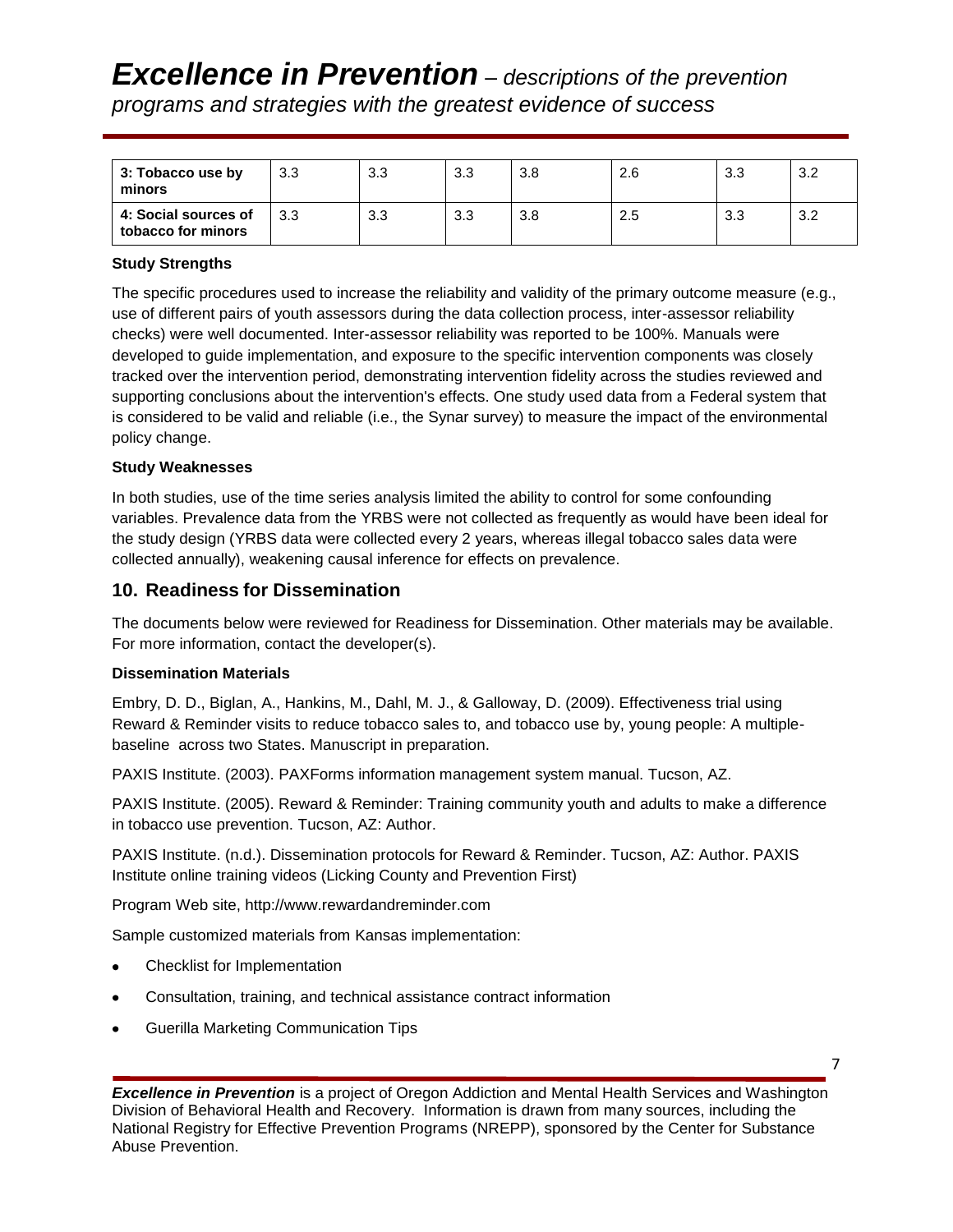- Kansas Media Plan
- Memo about Synar results estimates
- Memo for improving Synar outcomes  $\bullet$
- PAXIS Institute. (n.d.). Kansas Synar report. Tucson, AZ: Author.
- PowerPoint training slides  $\bullet$
- R&R Kansas Action Plan
- Training scripts and discussion points  $\bullet$
- TV Recommendation for Kansas Media Campaign for "It's Everybody's Business" Sample  $\bullet$ customized materials from Wisconsin implementation:
- Kick-off press release draft  $\bullet$
- PAXIS Institute. (2004, March). Wisconsin Synar Plan. Tucson, AZ: Author.  $\bullet$
- Sample ads for Wisconsin Wins
- Thank You, Wisconsin [flyer]
- Wisconsin Plan print flyer
- WI Wins 2-page flyer  $\bullet$
- WI Wins interactive CD-ROM
- WI Wins letter  $\bullet$
- WI Wins thank-you card
- Youth Manual  $\bullet$

#### **Readiness for Dissemination Ratings by Criteria (0.0-4.0 scale)**

External reviewers independently evaluate the intervention's Readiness for Dissemination using three criteria:

- 1. Availability of implementation materials
- 2. Availability of training and support resources
- 3. Availability of quality assurance procedures

For more information about these criteria and the meaning of the ratings, see Readiness for Dissemination.

| Implementation   | <b>Training and Support</b> | <b>Quality Assurance</b> | <b>Overall Rating</b> |
|------------------|-----------------------------|--------------------------|-----------------------|
| <b>Materials</b> | <b>Resources</b>            | <b>Procedures</b>        |                       |
| 3.0              | 2.4                         | 3.1                      | 2.8                   |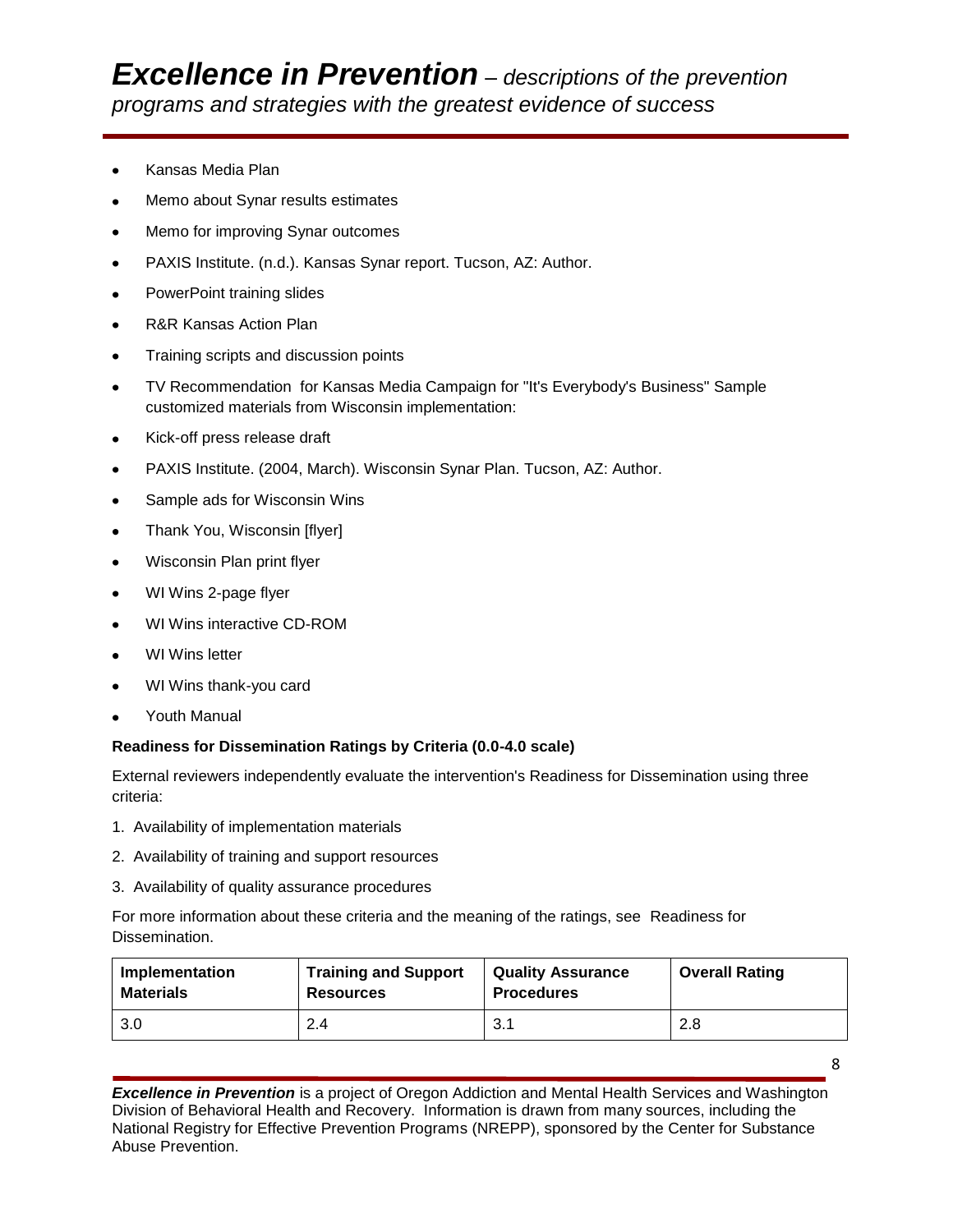#### **Dissemination Strengths**

The examples provided of site-specific materials created for implementation are well developed and include electronic versions for easy duplication. Extensive consultation is provided to new implementation sites for the development and use of site-specific implementation materials and use of quality assurance tools. Training materials provide a clear outline of the skills needed for implementation. An information system developed specifically for this program is used for capturing information on implementation activities to facilitate quality assurance.

#### **Dissemination Weaknesses**

Potential implementation sites can request developer consultation for a fee, but apart from this service, sites are provided with little information about how to prepare for implementation, requirements for staffing, the types of organizations best suited for implementation, scheduling of program activities, or adaptations required for large-scale (i.e., statewide) versus small-scale (i.e., local community) implementation. While both training and support are available, there is no uniform system for teaching new sites how to implement this program. Little information is provided on how implementers should use quality assurance data to improve program delivery.

# **11. Costs (if available)**

The information below was provided by the developer and may have changed since the time of review. For detailed information on implementation costs (e.g., staffing, space, equipment, materials shipping and handling), contact the developer.

| <b>Item Description</b>                                                                                                                                                                   | Cost                         | <b>Required by Program</b><br><b>Developer</b>         |
|-------------------------------------------------------------------------------------------------------------------------------------------------------------------------------------------|------------------------------|--------------------------------------------------------|
| Hard copies of implementation<br>materials (print materials for<br>population of 20,000-90,000)                                                                                           | \$1,865                      | Yes, one implementation<br>material option is required |
| Electronic materials (includes 2-<br>year materials license and<br>customization fee)                                                                                                     | \$1,000                      | Yes, one implementation<br>material option is required |
| On-site training                                                                                                                                                                          | \$1,500 plus travel expenses | Yes, one training option is<br>required                |
| Web-based training                                                                                                                                                                        | \$1,500                      | Yes, one training option is<br>required                |
| 2 years of technical assistance and<br>consultation (includes license to<br>use trademark, phone/email/Web<br>technical support, access to<br>PAXForms, and Web site<br>setup/management) | \$7,000                      | Yes                                                    |
| Reward & Reminder online data<br>management system                                                                                                                                        | \$300                        | No                                                     |